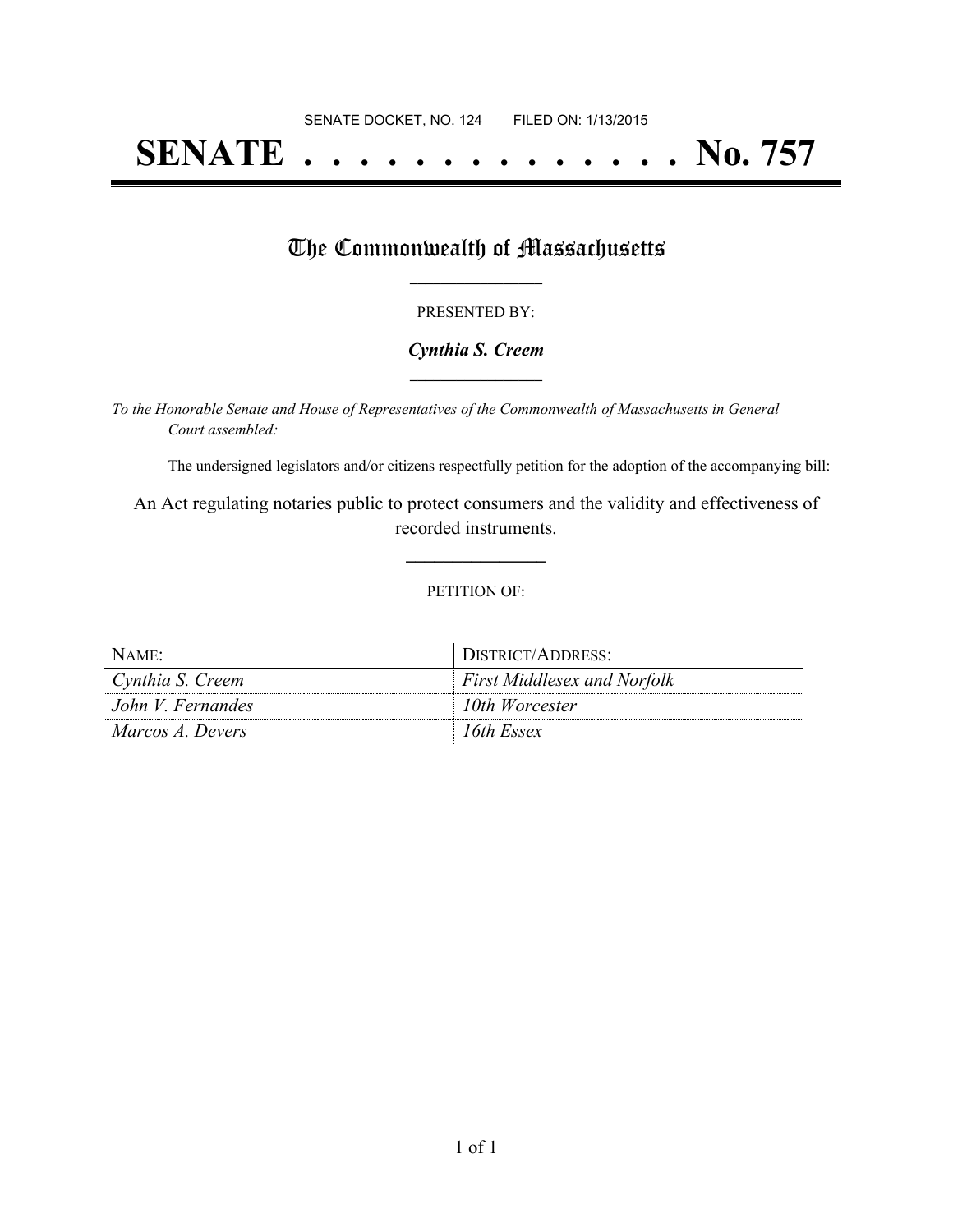## SENATE DOCKET, NO. 124 FILED ON: 1/13/2015

# **SENATE . . . . . . . . . . . . . . No. 757**

By Ms. Creem, a petition (accompanied by bill, Senate, No. 757) of Cynthia S. Creem, John V. Fernandes and Marcos A. Devers for legistlation to regulate notaries public to protect consumers and the validity and effectiveness of recorded instruments. The Judiciary.

## [SIMILAR MATTER FILED IN PREVIOUS SESSION SEE SENATE, NO. *681* OF 2013-2014.]

# The Commonwealth of Massachusetts

**In the One Hundred and Eighty-Ninth General Court (2015-2016) \_\_\_\_\_\_\_\_\_\_\_\_\_\_\_**

**\_\_\_\_\_\_\_\_\_\_\_\_\_\_\_**

An Act regulating notaries public to protect consumers and the validity and effectiveness of recorded instruments.

Be it enacted by the Senate and House of Representatives in General Court assembled, and by the authority *of the same, as follows:*

| $\mathbf{1}$   | SECTION 1. The introductory paragraph of section 30 of chapter 183 of the General                   |
|----------------|-----------------------------------------------------------------------------------------------------|
| $\overline{2}$ | Laws, as appearing in the 2012 Official Edition, is hereby amended by striking out the first        |
| 3              | sentence and inserting in place thereof the following sentence:- The acknowledgment of the          |
| 4              | execution of a deed or other written instrument required to be acknowledged shall be by 1 or        |
| 5              | more of the grantors or by any attorneys or representatives executing it on behalf of the grantors. |
| 6              | SECTION 2. Said chapter 183 is hereby further amended by striking out section 42, as                |
| $\overline{7}$ | so appearing, and inserting in place thereof the following section:-                                |
| 8              | Section 42. The forms set forth in the appendix to this chapter for taking                          |
| 9              | acknowledgments to deeds and other instruments and for certifying the authority of officers         |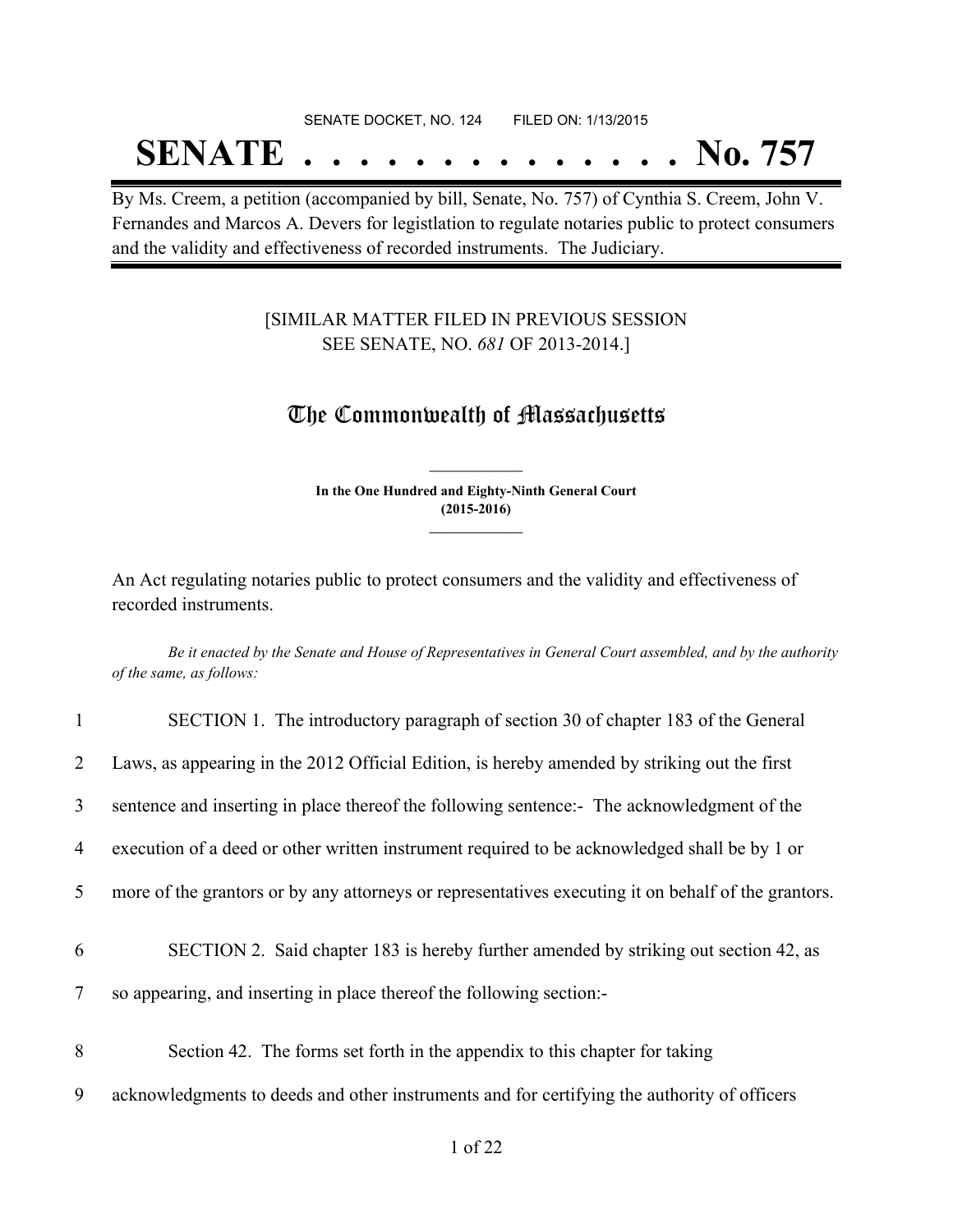taking proofs or acknowledgments may be used but shall not preclude the use of any other forms lawfully used as required or authorized by any general or special law or any regulation or executive order regulating notaries public, including a form that acknowledges the voluntary act of an individual executing a document in a representative capacity but that fails to acknowledge the deed or instrument as the voluntary or free act of the principal or grantor.

- SECTION 3. Chapter 222 of the General Laws is hereby amended by striking out section 1, as so appearing, and inserting in place thereof the following 2 sections:-
- Section 1. For the purposes of this chapter, the following words shall have the following meanings unless the context clearly requires otherwise:

 "Acknowledgment", a notarial act in which an individual, at a single time and place appears, in person, before a notary public, is identified by the notary public through satisfactory evidence of identity and presents a document to the notary public and indicates to the notary 22 public that the signature on the document before the notary was voluntarily affixed by the individual for the purposes stated within the document or that the signature on the document was the individual's free act and deed and, if applicable, that the individual was authorized to sign in a particular representative capacity.

- "Affirmation", a notarial act, or part thereof, that is legally equivalent to an oath and in which an individual, at a single time and place appears, in person, before a notary public, is identified by the notary public through satisfactory evidence of identity and the individual makes a vow of truthfulness or fidelity under the penalties of perjury without invoking a deity.
- "Copy certification", a notarial act in which a notary public is presented with a document which the notary public copies, or supervises the copying of, the document by a photographic or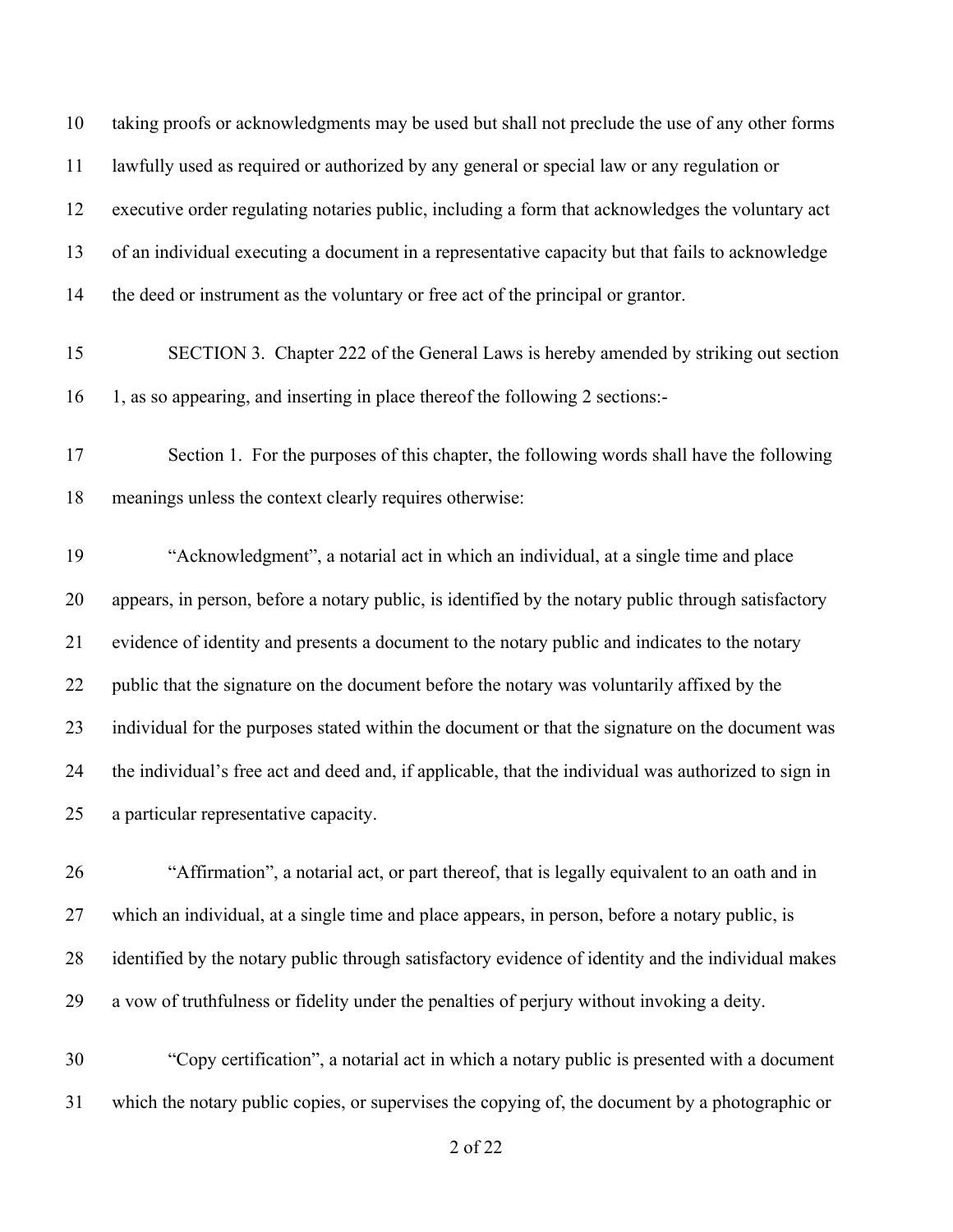electronic copying process, compares the original document to the copy and determines that the copy is accurate and complete.

 "Credible witness", an honest, reliable and impartial person who personally knows an individual appearing before a notary and who takes an oath or affirmation before the notary to vouch for that individual's identity.

 "Journal of notarial acts" or "journal", a permanently bound book that creates and preserves a chronological record of notarizations performed by a notary public.

 "Jurat", a notarial act in which an individual, at a single time and place appears, in person, before a notary public, is identified by the notary public through satisfactory evidence of identity and: (i) presents a document; (ii) signs the document in the presence of the notary public; and (iii) takes an oath or affirmation before the notary vouching for the truthfulness or accuracy of the contents of the signed document.

"Notarial act" or "notarization", an act that a notary public is empowered to perform.

 "Notarial certificate" or "certificate", the part of or attachment to a notarized document for completion by the notary that bears the notary's signature and seal and states the venue, date and facts that are attested by the notary in a particular notarial act or notarization.

- "Notary public" or "notary", a person commissioned to perform official acts pursuant to Article IV of the Amendments of the Constitution.
- "Oath", a notarial act, or part thereof, that is legally equivalent to an affirmation and in which an individual, at a single time and place, appears in person before a notary, is identified by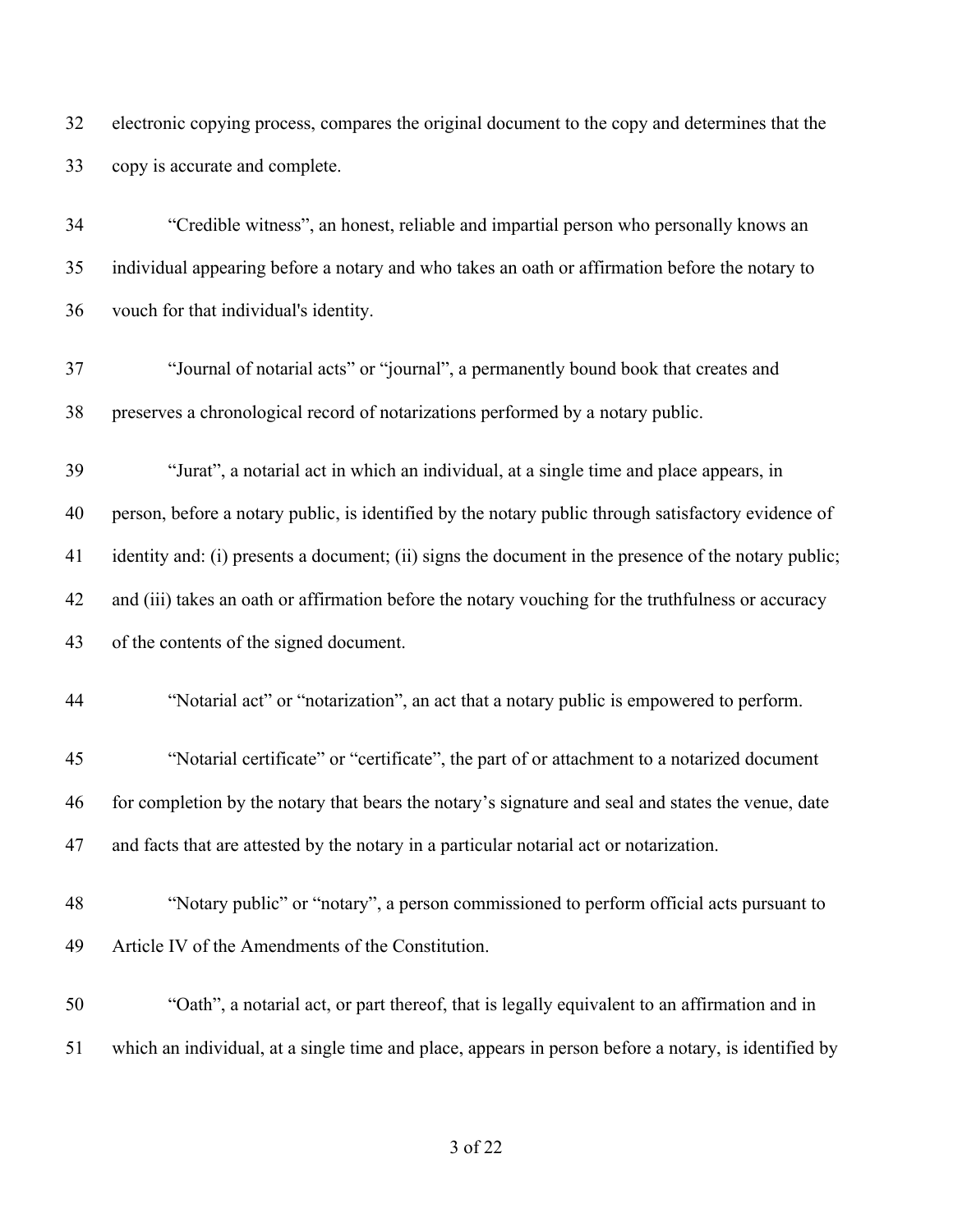the notary through satisfactory evidence of identity and makes a vow of truthfulness or fidelity under the penalties of perjury by invoking a deity.

| 54 | "Official misconduct", a violation of sections 13 to 24, inclusive, or any other general or           |
|----|-------------------------------------------------------------------------------------------------------|
| 55 | special law in connection with a notarial act or a notary's performance of an official act in a       |
| 56 | manner found to be grossly negligent or against the public interest.                                  |
| 57 | "Personal knowledge of identity", familiarity with an individual resulting from                       |
| 58 | interactions with that individual over a period of time sufficient to ensure beyond doubt that the    |
| 59 | individual is the person whose identity is claimed.                                                   |
| 60 | "Principal", a person whose signature is notarized or a person taking an oath or                      |
| 61 | affirmation before a notary.                                                                          |
| 62 | "Regular place of work or business", a place where an individual spends a substantial                 |
| 63 | portion of their working or business hours.                                                           |
| 64 | "Satisfactory evidence of identity", identification of an individual based on: (i) at least 1         |
| 65 | current document issued by a federal or state government agency bearing the photographic image        |
| 66 | of the individual's face and signature; (ii) the oath or affirmation of a credible witness unaffected |
| 67 | by the document or transaction who is personally known to the notary and who personally knows         |
| 68 | the individual; or (iii) identification of an individual based on the notary public's personal        |
| 69 | knowledge of the identity of the principal; provided, however, that for a person who is not a         |
| 70 | United States citizen, "satisfactory evidence of identity" shall mean identification of an            |
| 71 | individual based on a valid passport or other government-issued document evidencing the               |
| 72 | individual's nationality or residence and which bears a photographic image of the individual's        |
| 73 | face and signature.                                                                                   |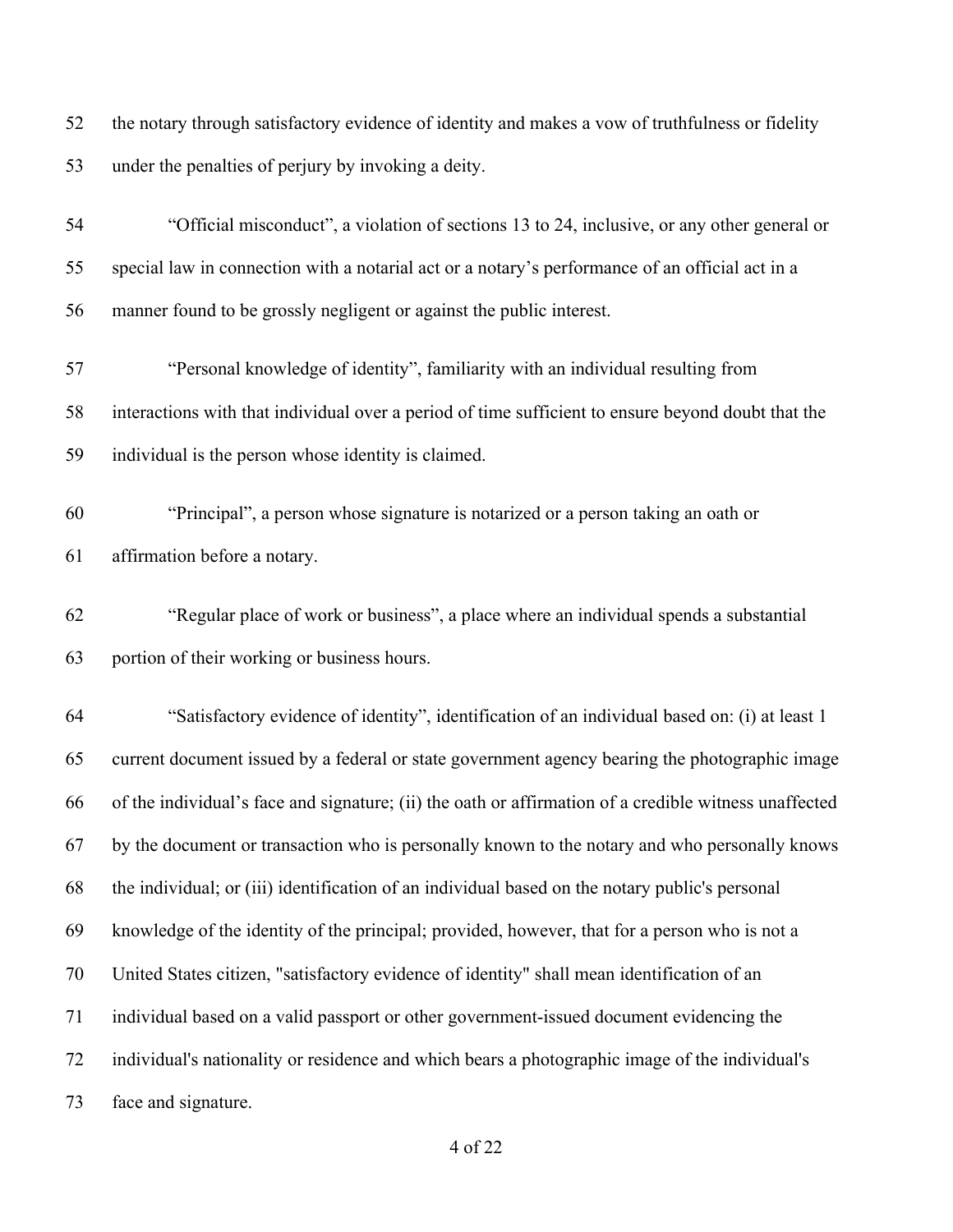"Signature witnessing", a notarial act in which an individual, at a single time and place, appears, in person, before a notary public, is identified by the notary public through satisfactory evidence of identity and presents a document and signs the document in the presence of the notary public.

 Section 1A. Justices of the peace and notaries public shall be appointed, and their commissions shall be issued, for the commonwealth. Justices of the peace and notaries public shall have jurisdiction throughout the commonwealth when acting under the sole authority of such a commission and shall perform their duties subject to sections 8 to 26, inclusive. Unless otherwise expressly provided, justices of the peace and notaries public may administer oaths or affirmations in all cases in which an oath or affirmation is required and take acknowledgments of deeds and other instruments.

 SECTION 4. Said chapter 222 is hereby further amended by striking out sections 8 and 8A, as so appearing, and inserting in place thereof the following section:-

 Section 8. (a) When taking acknowledgment of any instrument or administering an oath for an instrument filed in court, a justice of the peace, notary public or other person duly authorized shall print or type such justice of the peace, notary public or other person's name directly below such person's signature and affix thereto the date of the expiration of such 91 person's commission in the following language: "My commission expires ..."

 (b) A notary public shall keep an official notarial seal or stamp that shall be the exclusive property of the notary. A notary shall not permit another to use such notarial seal or stamp. A notary public shall obtain a new seal or stamp upon renewal of the commission, upon receipt of a new commission or if the name of the notary public is changed. The notarial seal or stamp shall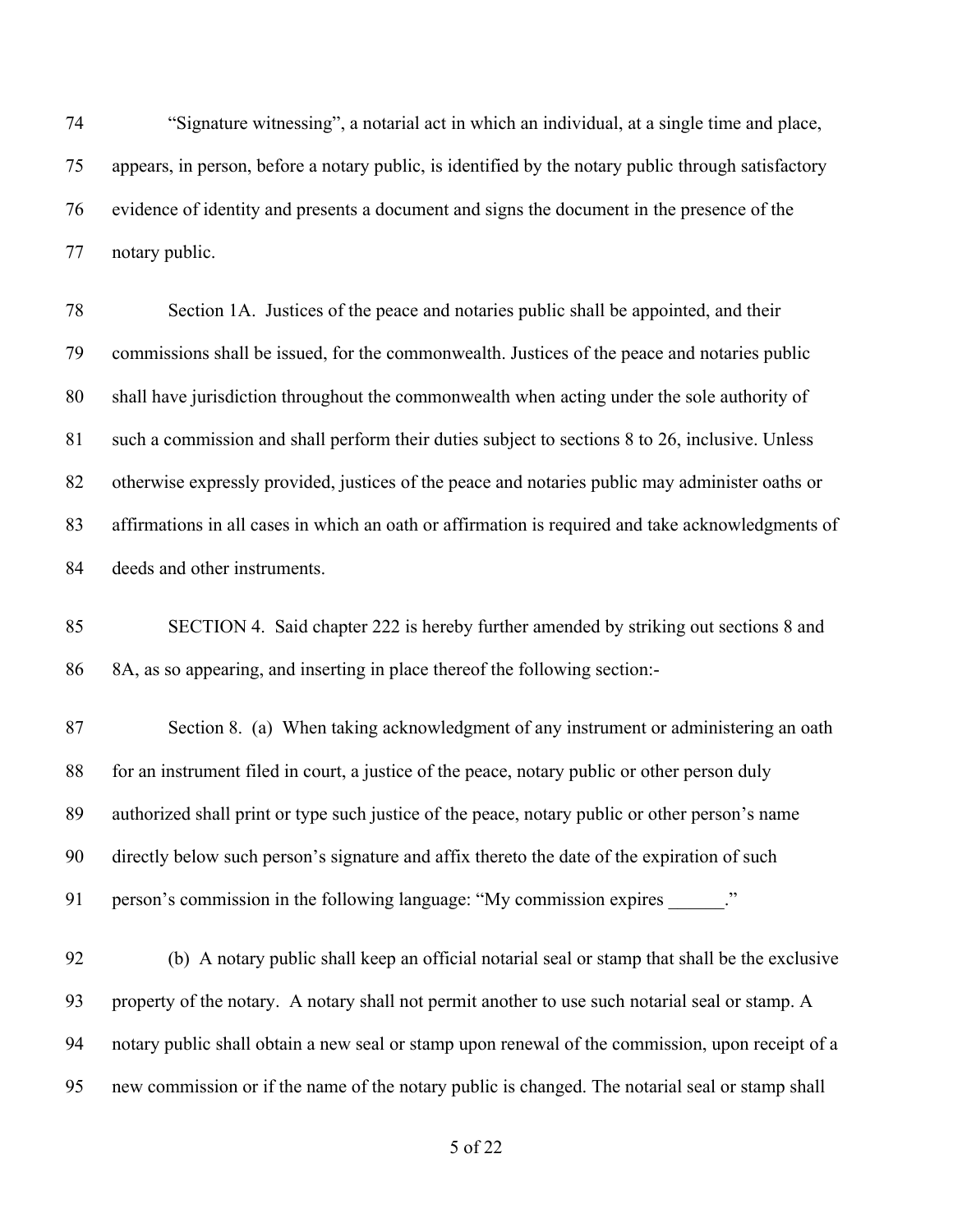include: (i) the notary public's name exactly as indicated on the commission; (ii) the words "notary public" and "Commonwealth of Massachusetts" or "Massachusetts"; (iii) the expiration 98 date of the commission in the following words: "My commission expires "; and (iv) a facsimile of the seal of the commonwealth. Whenever a notarial seal that requires ink is employed, black ink shall be used. The requirements of this subsection shall be satisfied by using a stamp and a seal that, together, include all of the information required in this section. Failure to comply with this section shall not affect the validity of any instrument or the record thereof.

 SECTION 5. Section 11 of said chapter 222, inserted by section 90 of chapter 300 of the acts of 2014, is hereby amended by inserting after the word "dependents" in line 2, the following words:- or members of the Massachusetts National Guard or other reserve component commands when conducting mobilization exercises and soldier readiness processing.

 SECTION 6. Said chapter 222 is hereby further amended by striking out section 12, as appearing in the 2012 Official Edition, and inserting in place thereof the following 15 sections:-

 Section 12. Notwithstanding section 22 or any other general or special law to the contrary, a notary public who is an attorney or who is employed by an attorney and by virtue of such employment performs notary duties shall not be required to maintain a journal of notary transactions.

114 Section 13. (a) A person qualified for a notary public commission shall be at least 18 years of age, reside or have a regular place of work or business within the commonwealth and be a United States citizen or have permanent residency status in the United States.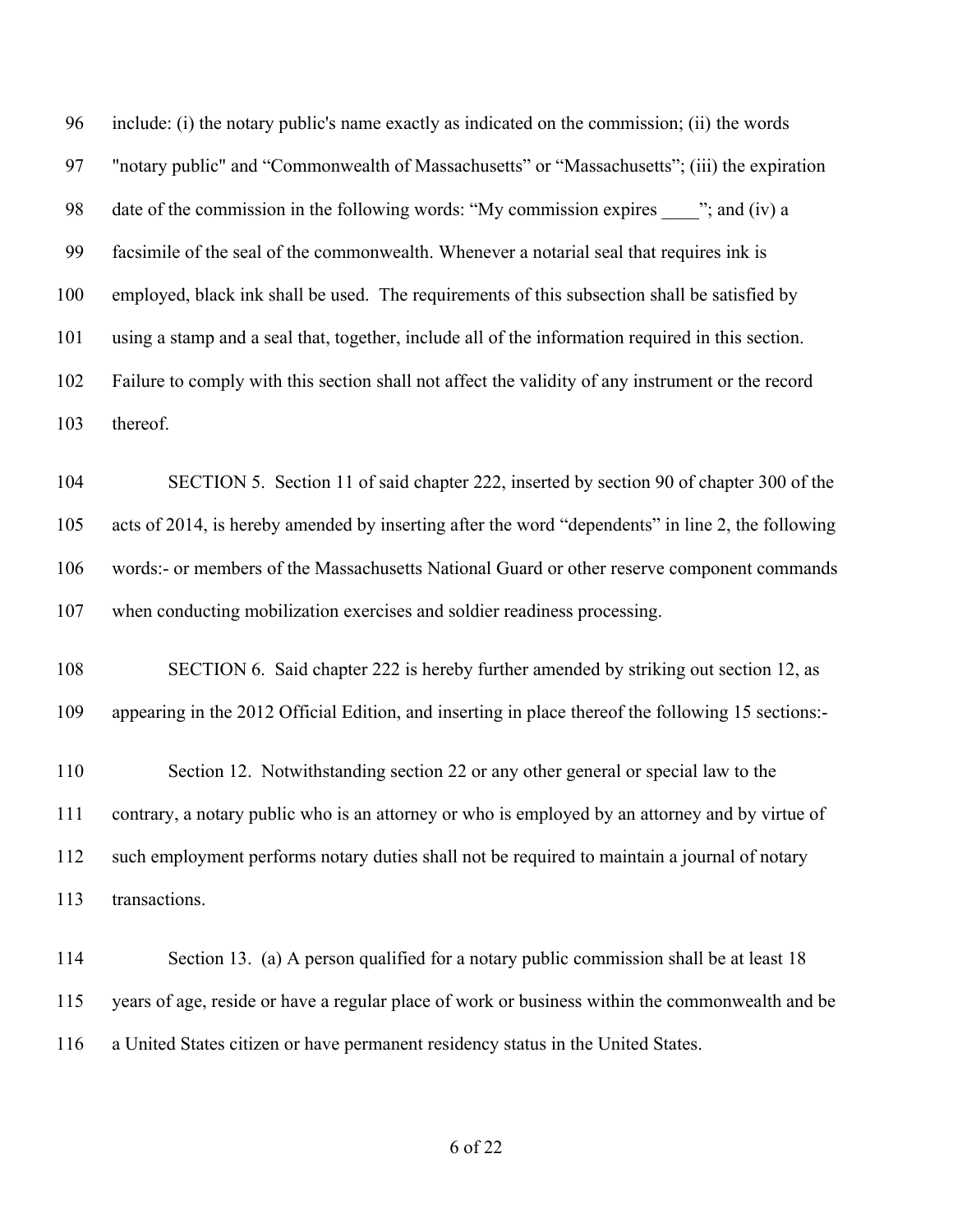(b) In the governor's discretion, an application for appointment, reappointment or renewal of a commission may be denied based on: (i) submission of an official application containing a material misstatement or omission of fact; 121 (ii) the applicant's conviction of an offense that resulted in a prison sentence; 122 (iii) the applicant's conviction of a misdemeanor offense that resulted in a sentence to probation or a fine or a conviction for a violation of paragraph (a) of subdivision (1) of section 24 of chapter 90 or subsection (a) of section 8 of chapter 90B; 125 (iv) the applicant's admission to sufficient facts to warrant a finding of guilt of any offense; (v) a finding or admission of responsibility or liability against the applicant in a civil action based on the applicant's fraud or deceit; 129 (vi) revocation, suspension, restriction or denial of a notarial commission or professional licensure by the commonwealth or any other jurisdiction; or 131 (vii) any other reason, including for official misconduct, that, in the governor's discretion, would render the applicant unsuitable to hold a commission as a notary public. Section 14. A person commissioned as a notary public may perform notarial acts in any part of the commonwealth for a term of 7 years unless the commission is earlier revoked or the notary resigns.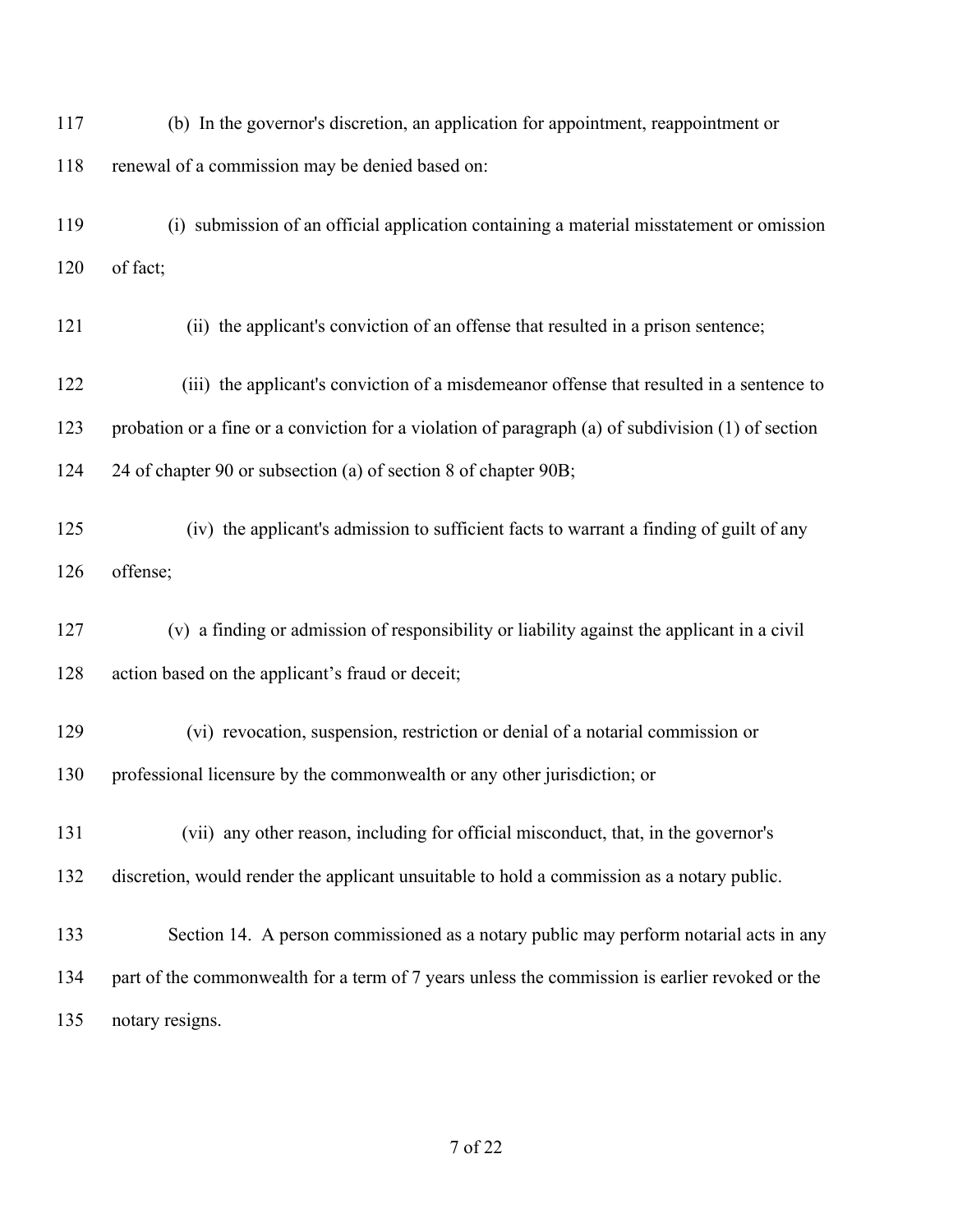| 136 | Section 15. (a) A notary public may perform the following notarial acts: (i)                       |
|-----|----------------------------------------------------------------------------------------------------|
| 137 | acknowledgments; (ii) oaths and affirmations; (iii) jurats; (iv) signature witnessings; (v) copy   |
| 138 | certifications; (vi) issuance of summonses for witnesses as set forth in section 1 of chapter 233; |
| 139 | (vii) issuance of subpoenas; and (viii) witnessing the opening of a bank safe, vault or box as set |
| 140 | forth in section 32 of chapter 167.                                                                |
| 141 | (b) A notary shall take the acknowledgment of the signature or mark of persons                     |
| 142 | acknowledging for themselves or in any representative capacity by using substantially the          |
| 143 | following form:                                                                                    |
| 144 | "On this _____ day of ____________, 20__, before me, the undersigned notary public,                |
| 145 | (name of document signer) personally appeared, proved to me                                        |
| 146 | through satisfactory evidence of identification, which were _____________________, to be           |
| 147 | the person whose name is signed on the preceding or attached document, and acknowledged to         |
| 148 | me that (he) (she) signed it voluntarily for its stated purpose.                                   |
| 149 | (as partner for ______________, a partnership)                                                     |
| 150 | (as ________________ for _________________, a corporation or other entity)                         |
| 151 | (as attorney in fact for ________________, the principal)                                          |
| 152 | $(as \_ for \_), (a) (the) \_$                                                                     |
| 153 | (official signature and seal of notary)"                                                           |
| 154 | (c) A notary shall use a jurat certificate in substantially the following form in notarizing       |
| 155 | a signature or mark on an affidavit or other sworn or affirmed written declaration:                |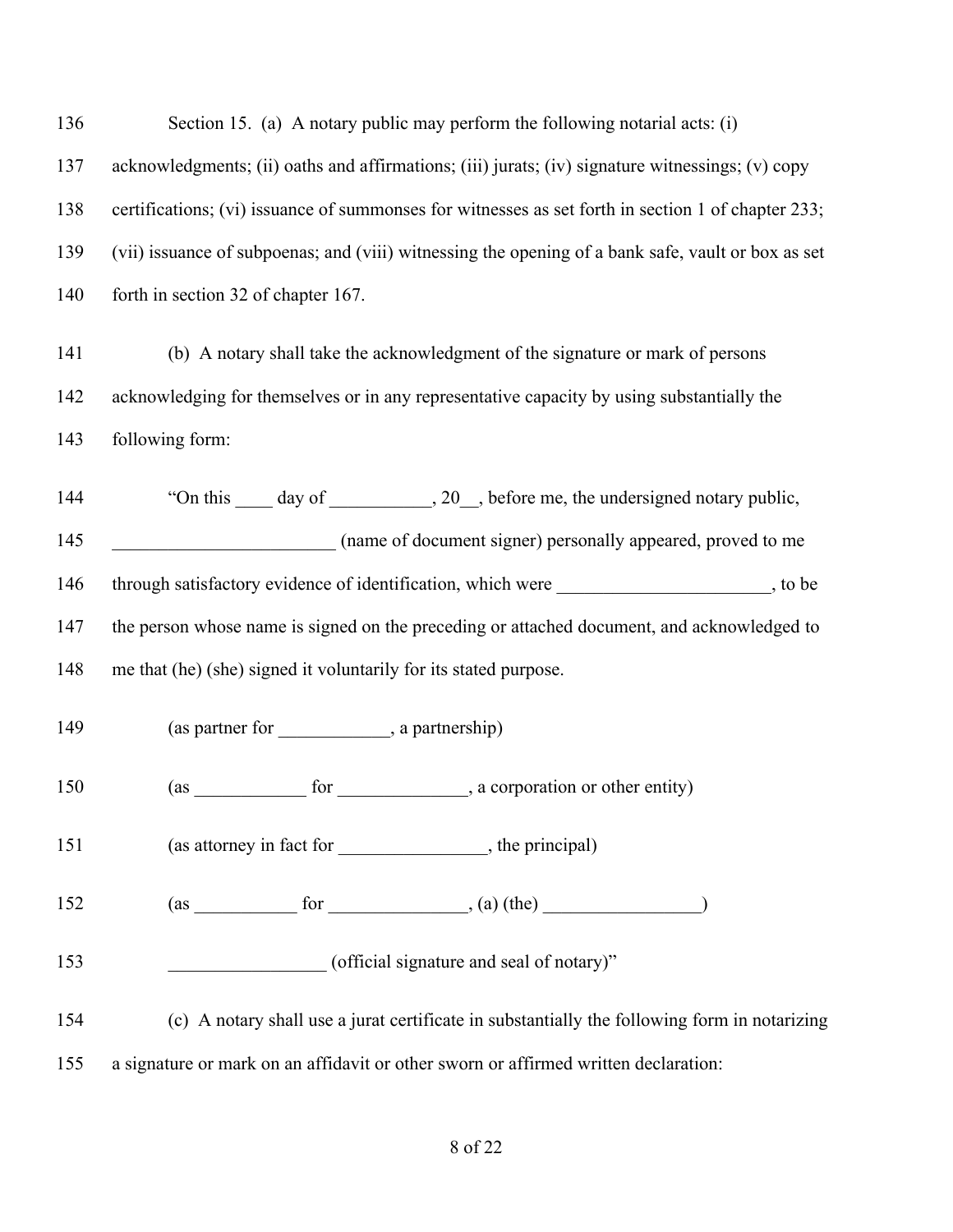| 156 | "On this _____ day of ____________, 20__, before me, the undersigned notary public,                 |
|-----|-----------------------------------------------------------------------------------------------------|
| 157 | (name of document signer) personally appeared, proved to me                                         |
| 158 | through satisfactory evidence of identification, which were ____________________, to be             |
| 159 | the person who signed the preceding or attached document in my presence and who swore or            |
| 160 | affirmed to me that the contents of the document are truthful and accurate to the best of (his)     |
| 161 | (her) knowledge and belief.                                                                         |
| 162 | (official signature and seal of notary)"                                                            |
| 163 | (d) A notary shall witness a signature in substantially the following form in notarizing a          |
| 164 | signature or mark to confirm that it was affixed in the notary's presence without administration of |
| 165 | an oath or affirmation:                                                                             |
| 166 | "On this _____ day of ____________, 20__, before me, the undersigned notary public,                 |
| 167 | (name of document signer) personally appeared, proved to me                                         |
| 168 | through satisfactory evidence of identification, which were ____________________, to be             |
| 169 | the person whose name is signed on the preceding or attached document in my presence.               |
| 170 | (official signature and seal of notary)"                                                            |
| 171 | (e) A notary shall certify a copy by using substantially the following form:                        |
| 172 | "On this _____ day of ____________, 20__, I certify that the (preceding) (following)                |
| 173 | (attached) document is a true, exact, complete and unaltered copy made by me of                     |
| 174 | (description of the document), presented to me by                                                   |
| 175 | <u> 1990 - Johann Barbara, martxa alemani</u> ar a                                                  |
| 176 | (official signature and seal of notary)"                                                            |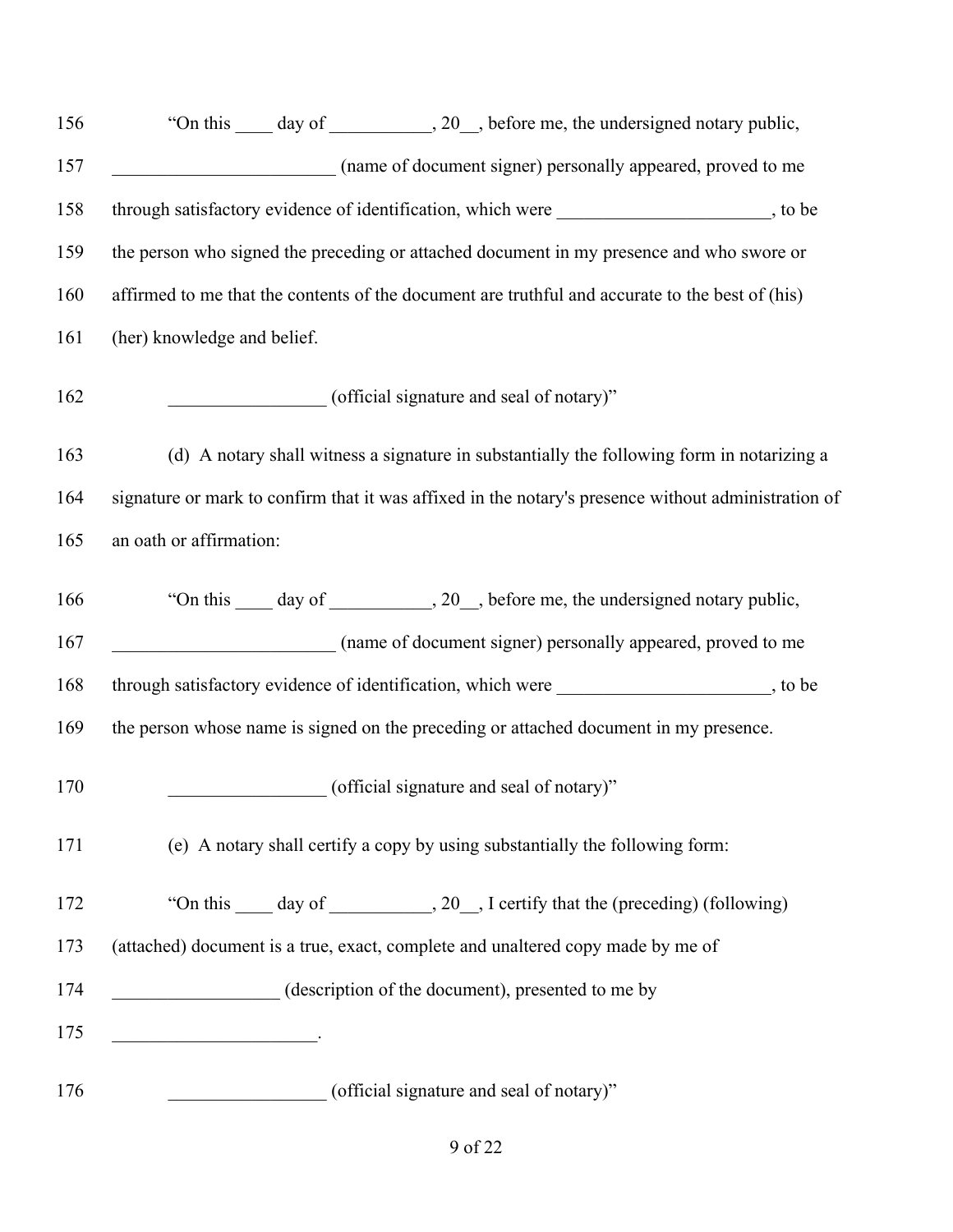| 177 | (f) A notary public may certify the affixation of a signature by mark on a document        |
|-----|--------------------------------------------------------------------------------------------|
| 178 | presented for notarization if:                                                             |
| 179 | (i) the principal affixes the mark in the presence of the notary public and 2 witnesses    |
| 180 | unaffected by the document;                                                                |
| 181 | (ii) both witnesses sign their own names beside the mark; and                              |
| 182 | (iii) the notary public notarizes the signature by mark through an acknowledgment,         |
| 183 | jurat or signature witnessing.                                                             |
| 184 | (g) A notary public may sign the name of a principal who is physically unable to sign or   |
| 185 | make a mark on a document presented for notarization if:                                   |
| 186 | (i) the principal directs the notary to do so in the presence of 2 witnesses who are       |
| 187 | unaffected by the document;                                                                |
| 188 | (ii) the principal does not have a demeanor that causes the notary public to have a        |
| 189 | compelling doubt about whether the principal knows the consequences of the transaction or  |
| 190 | document requiring the notarial act;                                                       |
| 191 | (iii) in the notary public's judgment, the principal is acting of the principal's own free |
| 192 | will;                                                                                      |
| 193 | (iv) the notary public signs the principal's name in the presence of the principal and     |
| 194 | the witnesses;                                                                             |
| 195 | (v) both witnesses sign their own names beside the signature;                              |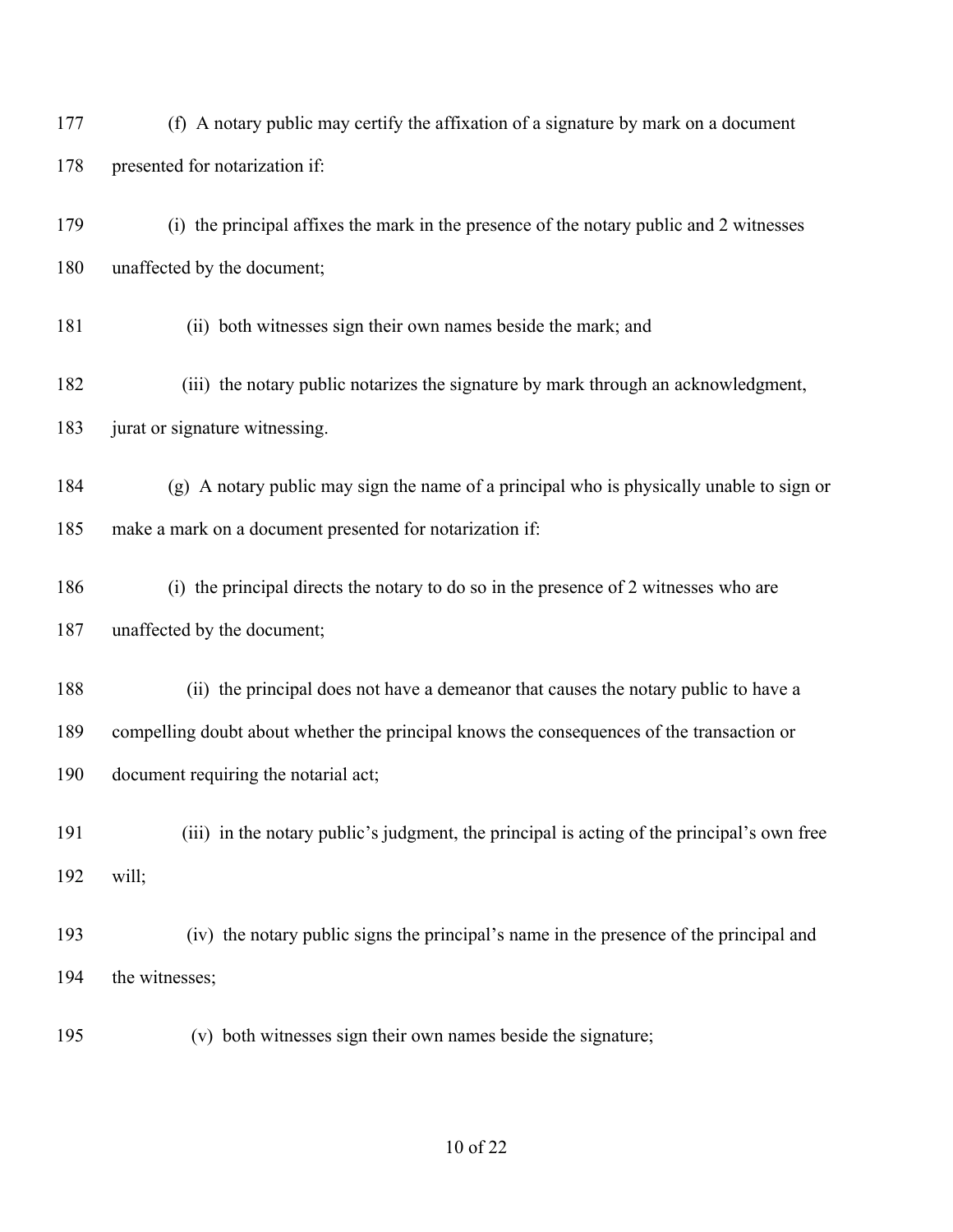196 (vi) the notary public writes below the signature: "Signature affixed by notary public in the presence of (names and addresses of principal and 2 witnesses)"; and

198 (vii) the notary public notarizes the signature through an acknowledgment, jurat or signature witnessing.

 (h) This section shall not require a notary public to use the forms in this section if another form of acknowledgment, jurat, signature witnessing or copy certification is required or allowed by any court rule or court form or is required by any general or special law including, but not limited to, section 2-504 of chapter 190B, any federal law or any regulation adopted pursuant to any such law; provided, however, that the forms in this section may be used in lieu of any equivalent form authorized or promulgated by any such law or regulation including, but not limited to, section 42 of chapter 183 and the forms in the appendix to said chapter 183 if any such law or regulation does not expressly prohibit the use of other forms.

 (i) This section shall not require a notary public to use the forms in this section if the form of acknowledgment, jurat, signature witnessing or copy certification of a document contains an alternative form from another state if the document is to be filed or recorded in or governed by the laws of that other state.

- (j) This section shall not require a notary public to use the forms in this section if the form of acknowledgment, jurat, signature witnessing or copy certification appears on a printed form that contains an express prohibition against altering such form.
- Section 16. (a) A notary public shall not perform a notarial act if:
- (i) the principal is not in the notary's presence at the time of notarization;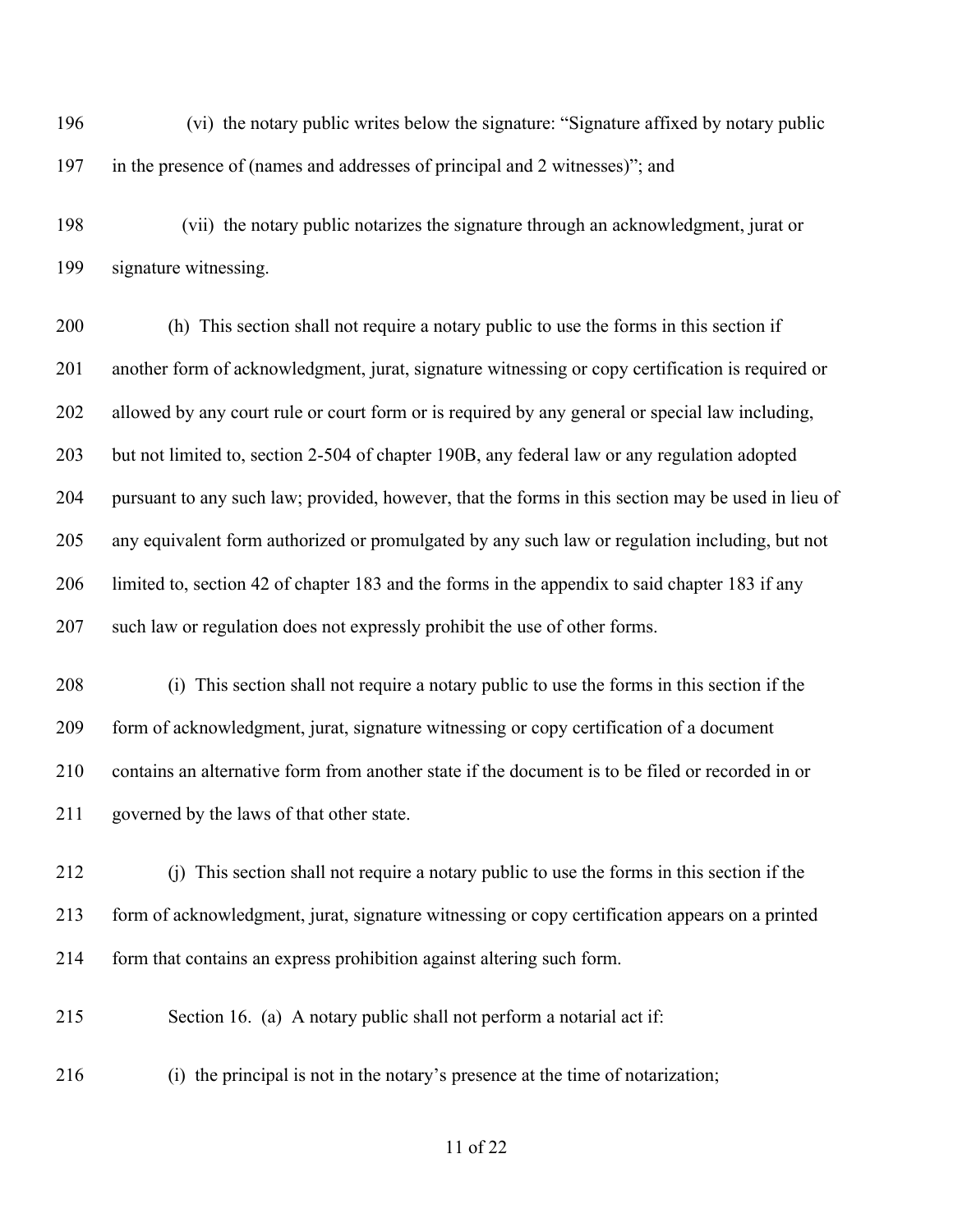217 (ii) the principal is not identified by the notary through satisfactory evidence of identity;

219 (iii) the principal has a demeanor that causes the notary public to have a compelling doubt about whether the principal knows the consequences of the transaction or document 221 requiring the notarial act;

222 (iv) in the notary public's judgment, the principal is not acting of the principal's own free will;

224 (v) the notary public is a party to or is named in the document that is to be notarized, unless: (1) the notary public is named in the document for the sole purpose of receiving notices relating to the document; or (2) the notary public is licensed as an attorney in the commonwealth or is employed by an attorney so licensed and is named as an executor, trustee or any other 228 fiduciary capacity in a document;

229 (vi) the notary public will receive as a direct result of the notarial act any commission, fee, advantage, right, title, interest, cash, property or other consideration exceeding the maximum fees provided in section 41 of chapter 262 or any other general or special law or executive order, or has any financial interest in the subject matter of the document; provided, however, that this section shall not preclude a notary public who is licensed as an attorney in the commonwealth or who is employed by an attorney so licensed from notarial acts relative to any document in connection with which the attorney receives a legal fee for professional legal services; or

236 (vii) the notary public is a spouse, domestic partner, parent, guardian, child or sibling of the principal, including in-law, step or half relatives, except if a principal witnesses a will or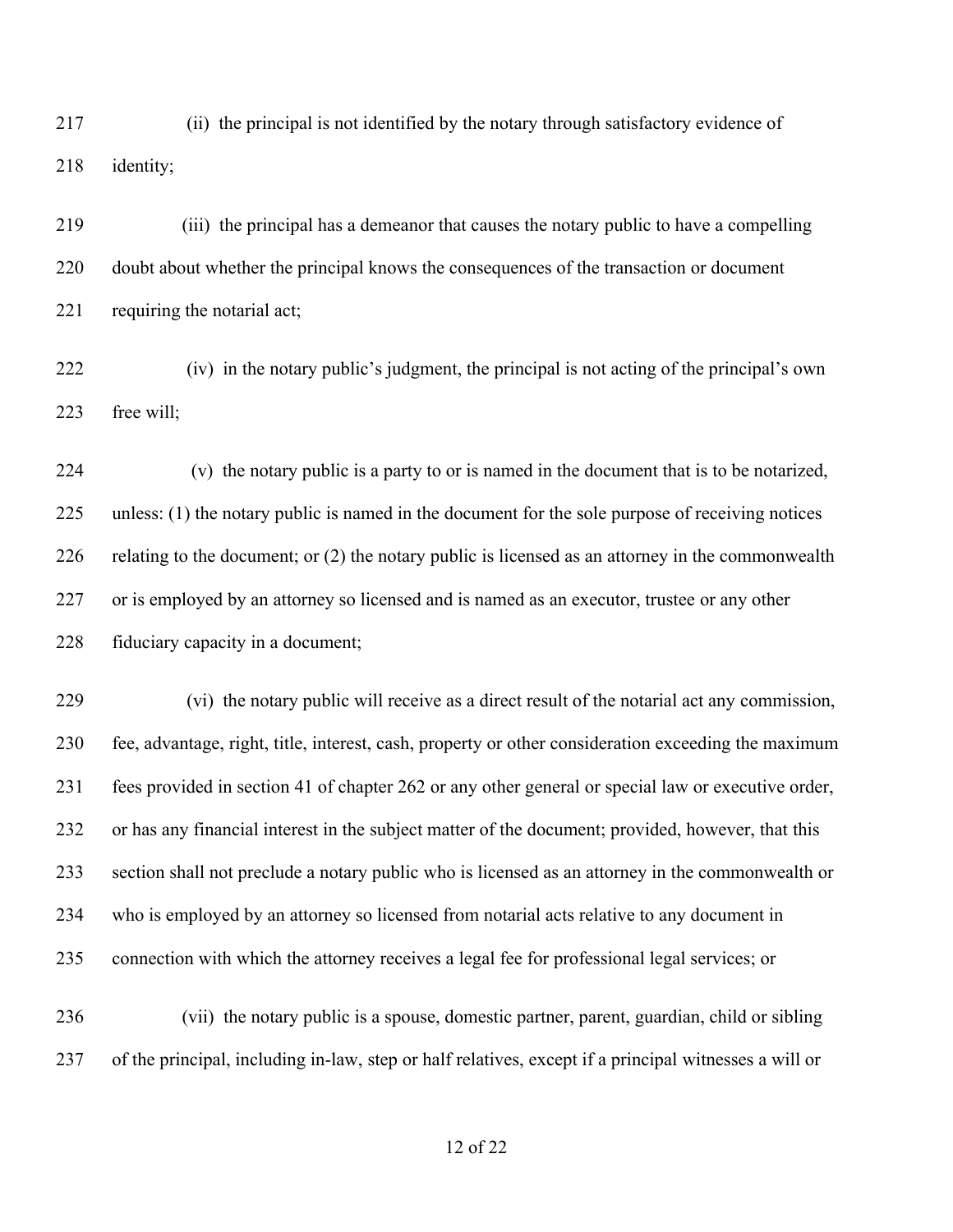other legal document prepared by the notary public who is an attorney licensed in the commonwealth.

 (b) A notary public shall not refuse to perform a notarial act solely based on the principal's race, age, sex, gender identity, sexual orientation, religion, national origin, health, 242 disability or status as a nonclient or noncustomer of the notary public or the notary public's employer.

 (c) A nonattorney notary public shall not influence a person to enter into or avoid a transaction involving a notarial act by the notary public; provided, however, that the notary public may provide assistance relating to that transaction, if the notary public is duly qualified, trained or acting pursuant to a standard or practice recognized in a particular industry or professional field in selecting, drafting or completing a certificate or other document related to a matter within such industry or field.

 (d) A notary public shall not execute a certificate containing information which the notary knows or believes to be false.

 (e) A notary public shall not affix an official signature or seal on a notarial certificate that is incomplete.

 (f) A notary public shall not provide or send a signed or sealed notarial certificate to another person with the understanding that it will be completed or attached to a document outside of the notary public's presence; provided, however, that in connection with a commercial, nonconsumer transaction, a notary public may deliver a signed, sealed or signed and sealed notarial certificate to an attorney with the understanding that: (i) the attorney shall attach the certificate to a document outside of the notary's presence; (ii) the attorney shall hold such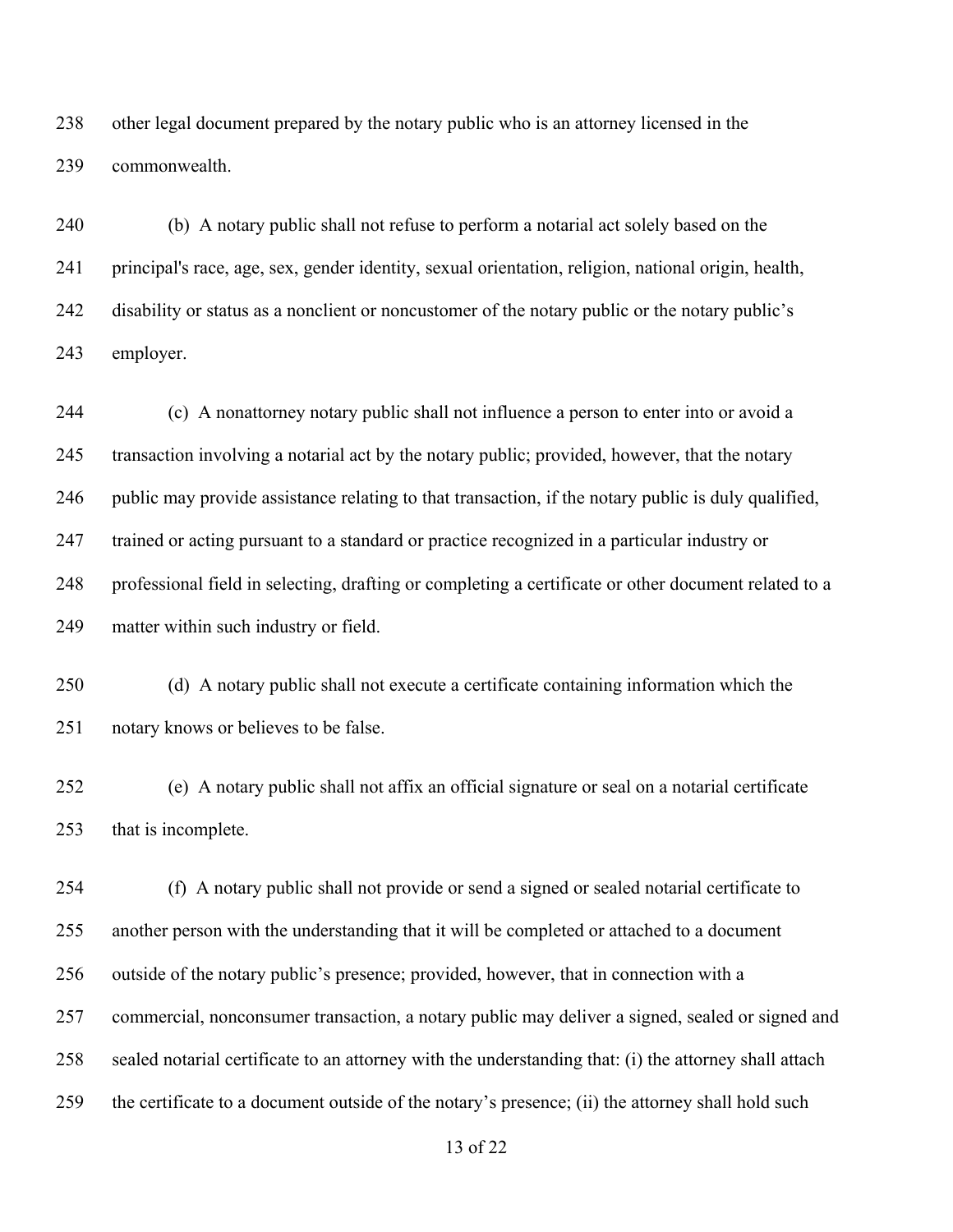notarial certificate in escrow; and (iii) the attorney informs the notary public that the attorney 261 shall obtain the approval of any principals involved before attaching the certificate to the document.

 (g) A notary public shall not notarize a signature on a blank or incomplete document, except as provided in subsection (f).

 (h) A notary public shall not perform any official notarial act with the intent to deceive or defraud.

 (i) A notary public shall not use the term "notario" or "notario publico" or any equivalent non-English term in a business card, advertisement, notice or sign.

 (j) A notary public shall not claim to have powers, qualifications, rights or privileges that the office of notary public does not provide.

 Section 17. (a) A notary public shall not advise clients, offer legal advice or represent or advertise the notary public as a lega1 specialist or consultant unless the notary public is an attorney licensed to practice law in the commonwealth. A notary public shall not state or imply in any communication that the notary public can or will obtain special favors from or has special influence with any government agency. A notary public who is not licensed to practice law in the commonwealth shall not make a literal translation of the notary public's status as "licensed" or as a "notary public" into a language other than English without regard to the true meaning of the word or phrase in that language or use any other term that implies that the notary public is an attorney so licensed, in any document, including an advertisement, stationery, letterhead, business card or other written or broadcast material describing the notary public or the notary 281 public's services.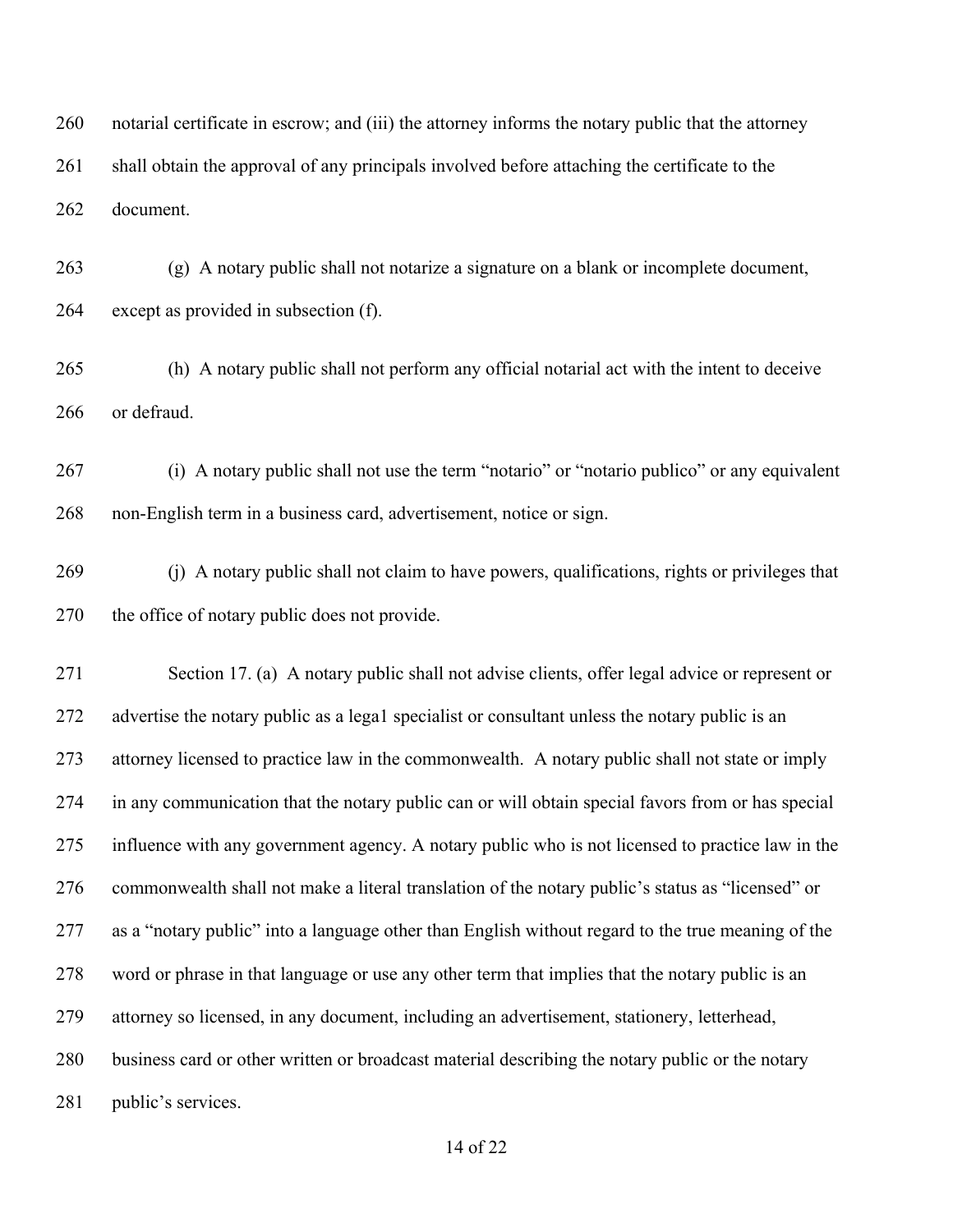(b) A notary public who is not an attorney licensed to practice law in the commonwealth:

- (i) shall not offer legal advice or advise a client as to the immigration status of a client, secure or attempt to secure supporting documents including, but not limited to, birth certificates, necessary to complete a client's immigration forms or submit completed immigration forms on a client's behalf to any governmental agency;
- 287 (ii) may translate questions presented on an immigration form for another person and may complete those forms at the explicit direction of such other person only if translation of such other person's answers is necessary; and

290 (iii) prior to providing services of any kind related to an immigration matter or any matter that could influence or affect a person's immigration status, shall provide a client with a written statement that states "I am not an attorney licensed to practice law. I may not give you legal advice or advise you about immigration policies or procedures. You should seek the advice of a qualified attorney to assist you with any legal questions or with questions about legal status under immigration law."

(c) Subsection (b) shall not apply to:

 (i) an attorney licensed to practice law in any state or territory of the United States or in any foreign country when authorized by the supreme judicial court, to the extent the attorney renders immigration assistance service in the course of the attorney's practice as an attorney;

300 (ii) a paralegal, legal intern or law student employed by an attorney so licensed and rendering immigration assistance in the course of the intern's or student's employment; and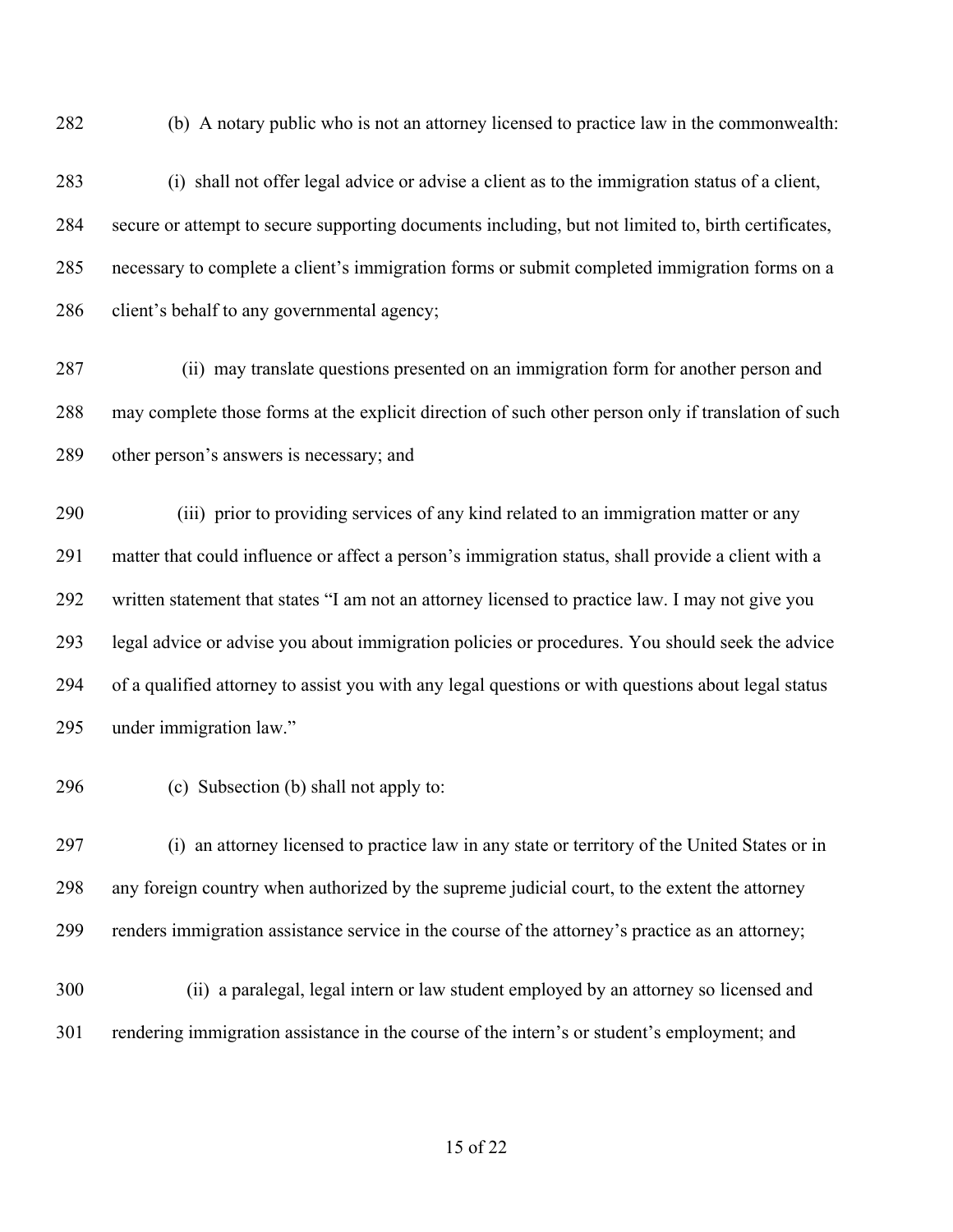302 (iii) any organization employing or desiring to employ a person who is not a citizen of the United States if the organization, its employees or agents provide advice or assistance in immigration-related matters to noncitizen employees or potential employees without compensation from the individuals to whom such advice or assistance is provided.

 (d) A notary public who is not an attorney shall not engage in the practice of law. This subsection shall not preclude a notary public who is duly qualified, trained or experienced in a particular industry or professional field from selecting, drafting or completing a certificate or other document related to a matter within that industry or field.

 (e) A notary public who is not an attorney licensed to practice law in the commonwealth shall not conduct a real estate closing and shall not act as a real estate closing agent. Provided however, that a notary public who is employed by an attorney so licensed may notarize a document in conjunction with a real estate closing conducted by the attorney and a notary public who is employed by a lender may notarize a document in conjunction with the closing of such lender's real estate loans.

 (f) This section shall apply to any person who employs, contracts with or otherwise uses the services of a notary public with knowledge or reason to know of conduct that is in violation of this section.

 Section 18. (a) The attorney general or district attorney may prosecute any person committing a violation of this chapter. A person convicted of committing a violation of this chapter shall be punished for a first offense by a fine of not more than \$1,000 or by imprisonment in a jail or house of correction for not more than 6 months, or by both such fine and imprisonment and, for a second or subsequent offense, by a fine of not more than \$5,000 or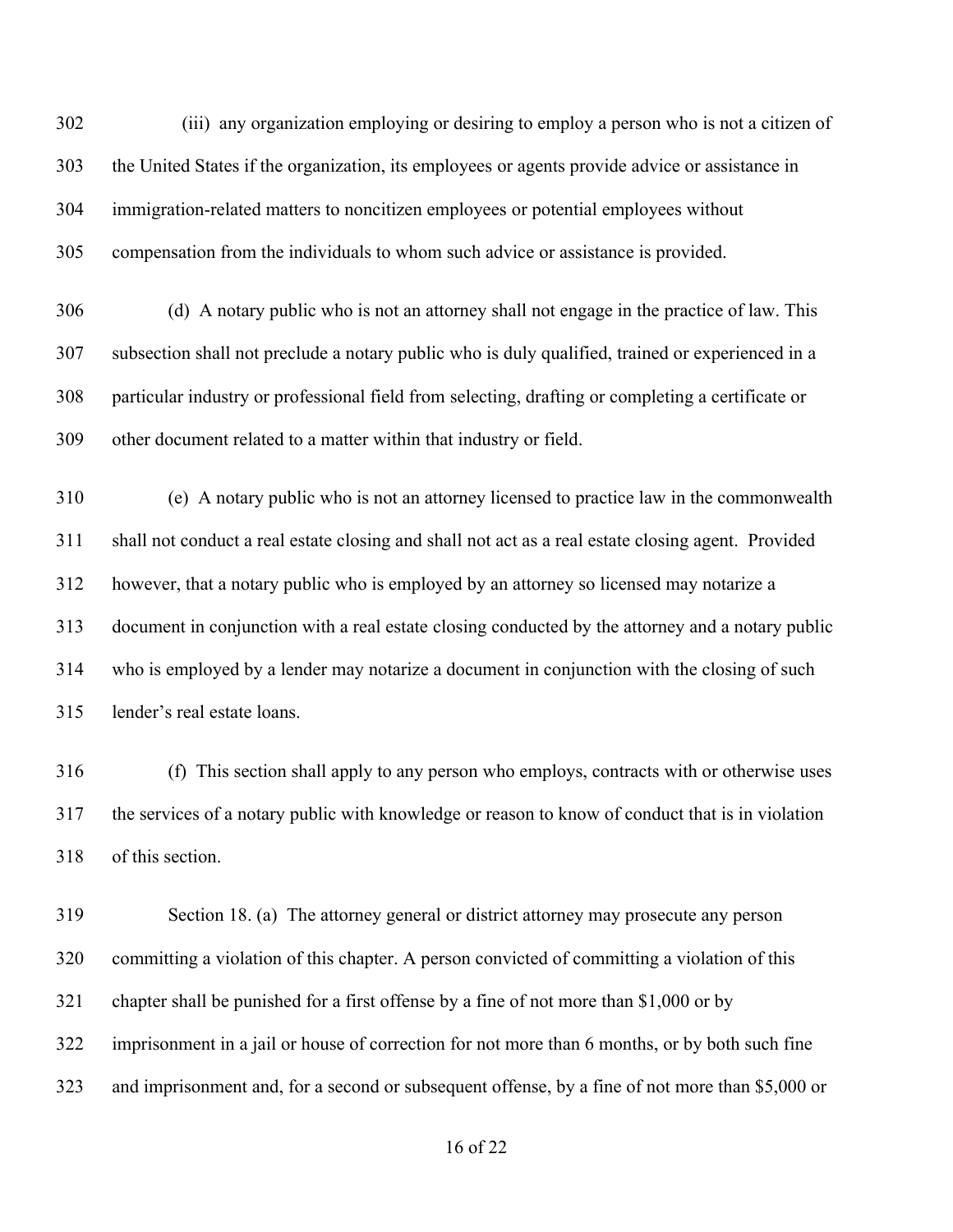by imprisonment in a jail or house of correction for not more than 1 year, or by both such fine and imprisonment. The attorney general or district attorney may file a petition for injunctive relief against any person who violates this chapter. If the attorney general, district attorney or the state secretary has cause to believe that, as a result of official misconduct, a person holding the office of notary public is unsuitable to hold that office, the attorney general, district attorney or state secretary shall provide notice to the governor of such official misconduct. Any conviction based on a violation of this chapter shall be grounds for the revocation of a notary public's appointment. If the court finds that a person so convicted either knew or should have known that the conduct would be in violation of this chapter, the court may require such person to pay a civil penalty of not more than \$5,000 for each such violation and may also require the person to pay the reasonable costs of investigation and litigation of such violation, including reasonable attorneys' fees.

 (b) A person having an interest or right that is or may be adversely affected by a violation of section 17 may initiate an action for private remedies and, if the attorney general or district attorney has not done so, for injunctive relief. Such person may be awarded actual damages and, if the court finds that the person against whom the action is brought either knew or should have known the conduct would be in violation of said section 17, punitive damages of not more than \$5,000 per violation, attorney's fees and court costs.

 (c) A violation of section 17 shall constitute an unfair or deceptive act or practice pursuant to chapter 93A.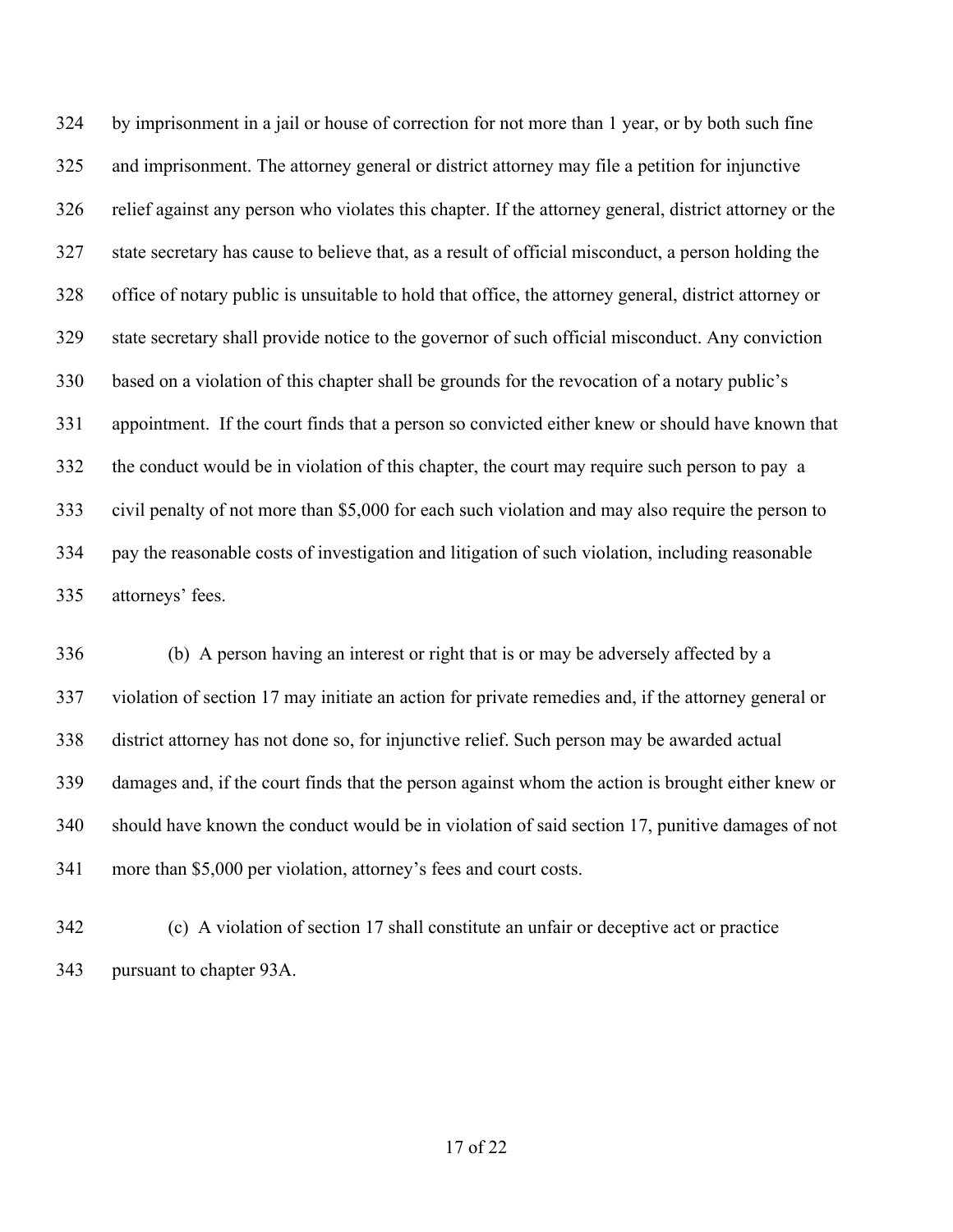(d) It shall not be a defense in an action pursuant to this section that the conduct that is the subject of the action, in whole or in part, occurred primarily or substantially outside the commonwealth.

 Section 19. A notary shall perform a notarial act for any person requesting such act who tenders the fee provided for in section 41 of chapter 262 or any other general or special law or executive order, unless:

 (i) the notary public knows or has reason to believe that the notarial act or the associated transaction is unlawful;

352 (ii) the principal has a demeanor that causes the notary public to have a compelling doubt about whether the principal knows the consequences of the transaction or document requiring the notarial act;

355 (iii) the act is prohibited by this chapter or any other applicable law; or

356 (iv) the number of notarial acts requested practicably precludes completion of all acts at once, in which case, the notary public shall arrange for later completion of the remaining acts.

 Section 20. (a) A notary public shall not have the power or duty to investigate, ascertain, or attest to the lawfulness, propriety, accuracy or truthfulness of a document or transaction involving a notarial act.

 (b) Except as may be required by the office of the state secretary for the issuance of an apostille:

 (i) failure of a document to contain the forms of acknowledgment, jurat, signature witnessing or copy certification set forth in section 15 or otherwise to comply with the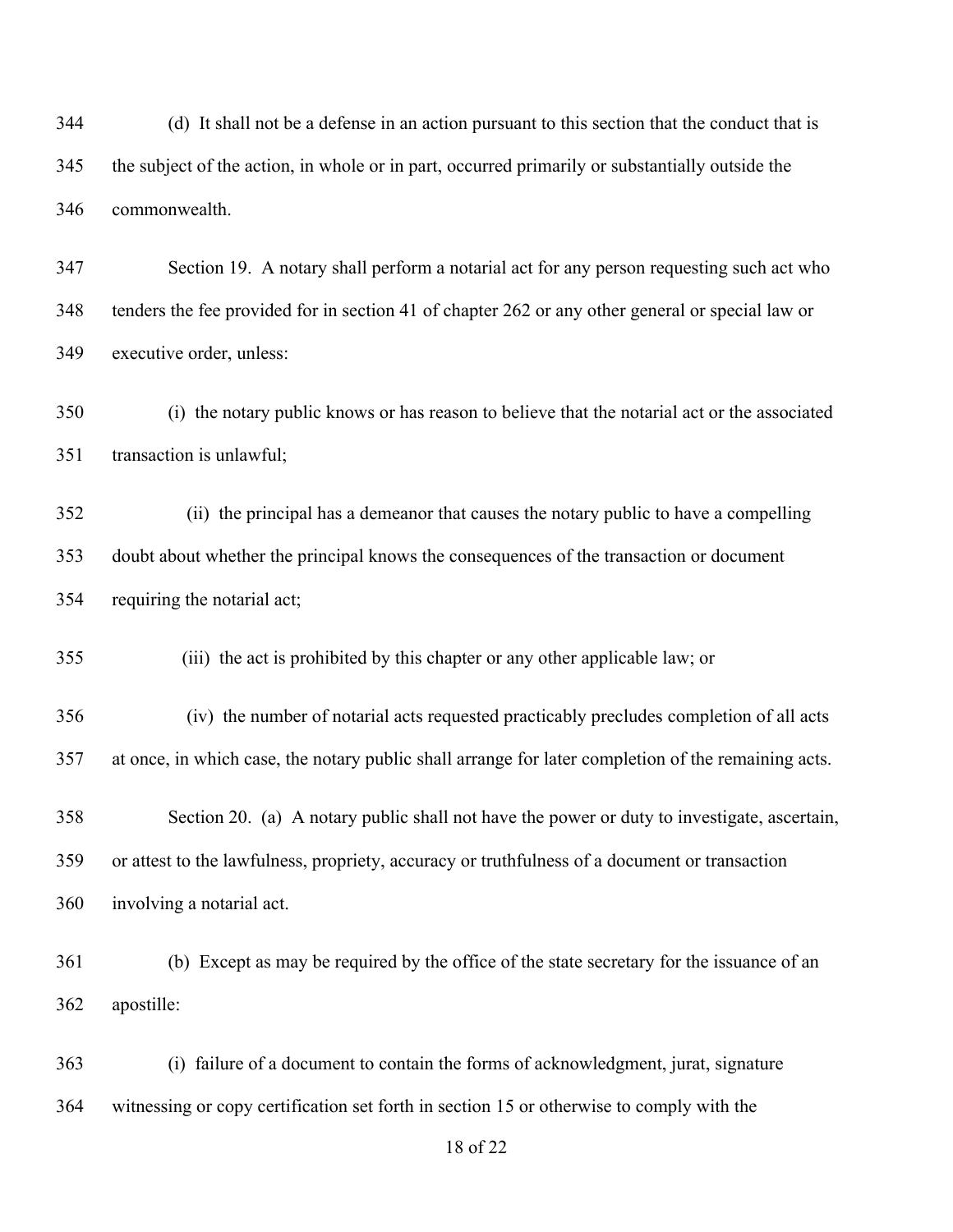| 365 | requirements set forth in sections 8 to 23, inclusive, shall not have any effect on the validity of  |
|-----|------------------------------------------------------------------------------------------------------|
| 366 | the underlying document or the recording of the underlying document;                                 |
| 367 | (ii) failure of a document to contain the forms of acknowledgment, jurat, signature                  |
| 368 | witnessing or copy certification set forth in said section 15 shall not be the basis of a refusal to |
| 369 | accept the document for filing, recordation, registration or acceptance by a third party; and        |
| 370 | (iii) failure of a document executed in a representative capacity to contain an                      |
| 371 | acknowledgment that the instrument was also the voluntary or free act and deed of the principal      |
| 372 | or grantor shall not effect the validity of the underlying document or the recording of the          |
| 373 | document.                                                                                            |
| 374 | Section 21. A notary public who is not an attorney who advertises notarial services in a             |
| 375 | language other than English shall include in the advertisement, notice, letterhead or sign the       |
| 376 | following statement prominently displayed in the same language: "I am not an attorney and I          |
| 377 | have no authority to give advice on immigration or other legal matters.".                            |
| 378 | Section 22. (a) Except as provided in subsection (f), a notary public shall keep,                    |
| 379 | maintain, protect and provide for lawful inspection a chronological official journal of notarial     |
| 380 | acts that is a permanently bound book with numbered pages, except as otherwise provided in this      |
| 381 | section.                                                                                             |
| 382 | (b) A notary public shall keep not more than 1 active journal at the same time.                      |
| 383 | (c) For every notarial act, except for the issuance of summons or subpoenas or the                   |
| 384 | administration of an oral oath, the notary public shall record in the journal at the time of the     |
| 385 | notarization the following:                                                                          |
|     |                                                                                                      |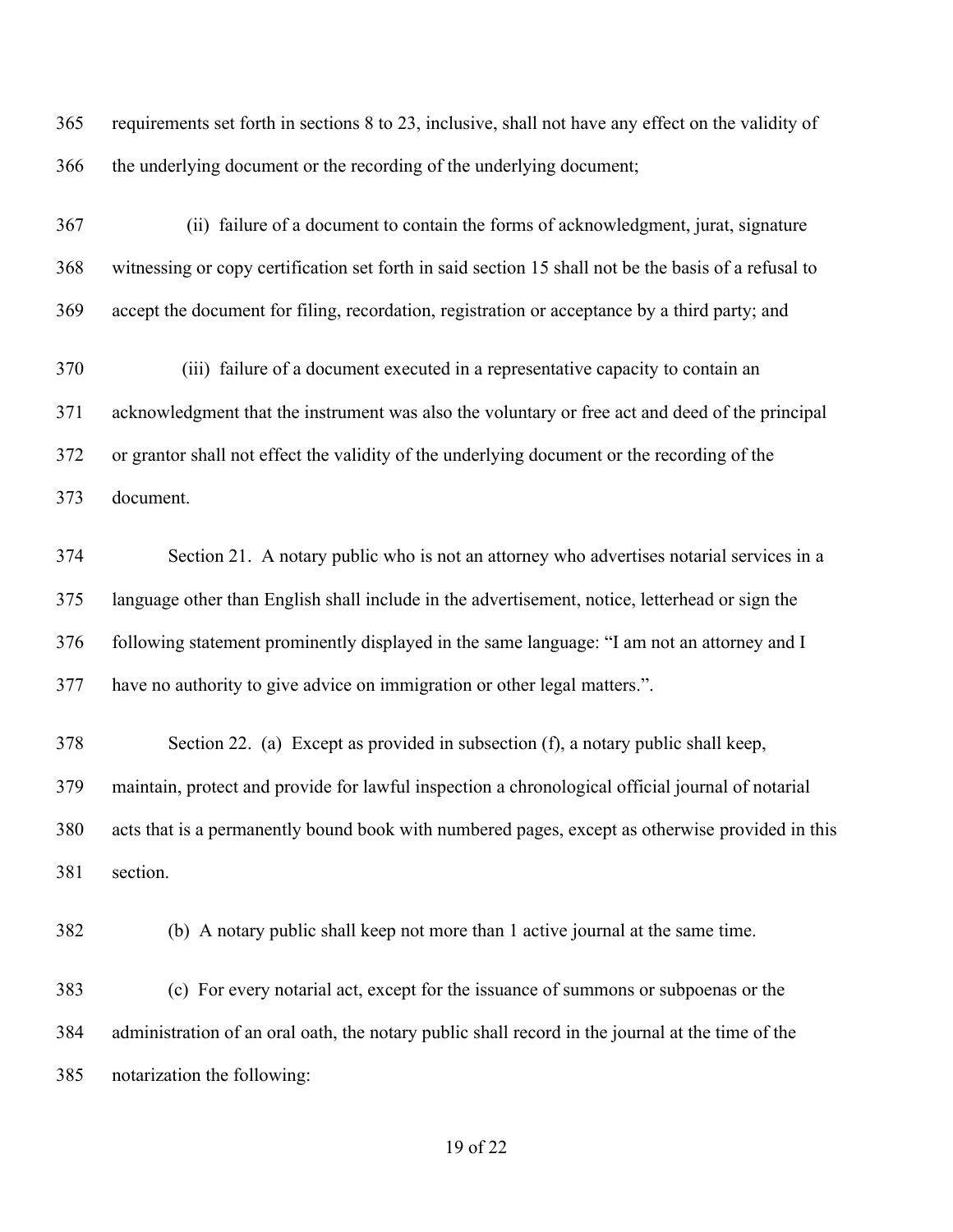(i) the date and time of the notarial act, proceeding or transaction;

387 (ii) the type of notarial act; 388 (iii) the type, title or a description of the document, transaction or proceeding; provided, however, that if multiple documents are signed by the same principal in the course of a transaction or during a single date, a single journal entry shall be sufficient; 391 (iv) the signature, printed name and address of each principal and witness, except that if a principal or witness tells the notary that the principal or witness is a battered person, the notary shall make a note in the journal that the person's address shall not be subject to public inspection; and 395 (v) a description of the satisfactory evidence of identity of each person, including: (1) a notation of the type of identification document, the issuing agency, its serial or identification number and its date of issuance or expiration; provided, however, that if the identification number on the document is the person's social security number then, instead of including the number, the notary shall write in the words "Social Security number" or the acronym "SSN";

 (2) a notation if the notary identified the individual on the oath or affirmation of a credible witness or based on the notary's personal knowledge of the individual;

- (3) the fee, if any, charged for the notarial act; and
- (4) the address where the notarization was performed.

(d) A notary public shall not record a social security or credit card number in the journal.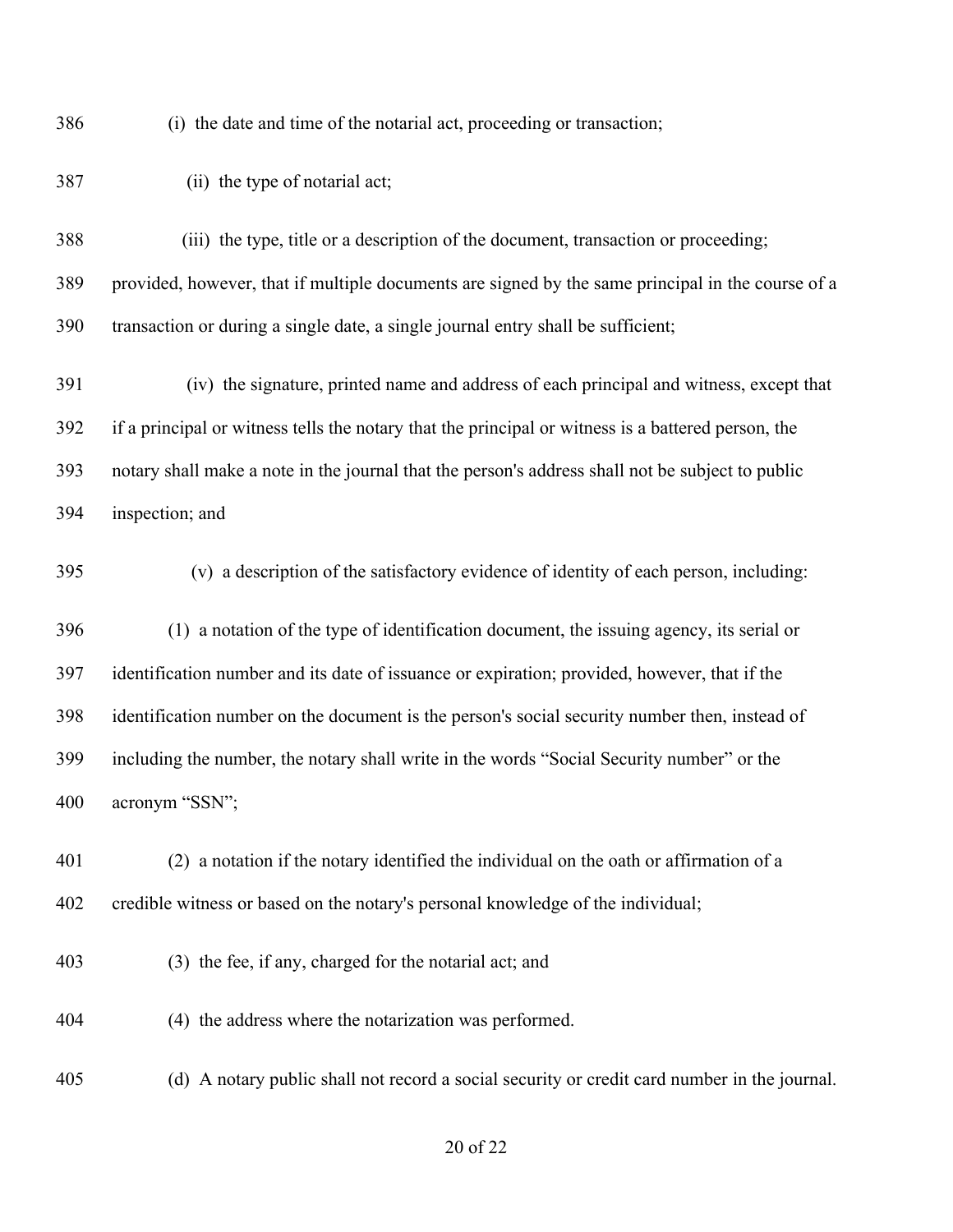(e) A notary public shall record in the journal the reason for not completing a notarial act requested by a principal.

 (f) A journal shall not be required for a notary public who is an attorney admitted to practice law in any jurisdiction or who is employed by any such attorney. If such attorney or person so employed elects to maintain a journal, the provisions of this section shall not be construed in any way to impair or infringe on the attorney-client privilege or the attorney work product doctrine.

 A notary public who works for a government entity shall not be required to maintain a journal for the notarial acts performed in the course of said employment.

 (g) Except as provided in subsection (f), a journal may be examined without restriction by a law enforcement officer in the course of an official investigation, subpoenaed by court order or surrendered at the direction of the state secretary. Nothing in this section shall prevent a notary public from seeking appropriate judicial protective orders.

 (h) A notary public shall maintain and safeguard a journal and all other notarial records and shall surrender or destroy such records only as directed by law, court order or regulation or at the direction of the state secretary.

 (i) When not in use, a journal shall be kept in a secure area under the exclusive control of 423 the notary public and shall not be used by any other notary nor surrendered to an employer upon termination of employment.

 Section 23. Notwithstanding section 41 of chapter 262, no fee shall be charged by a notary public to notarize a signature on an absentee ballot identification envelope or other voting